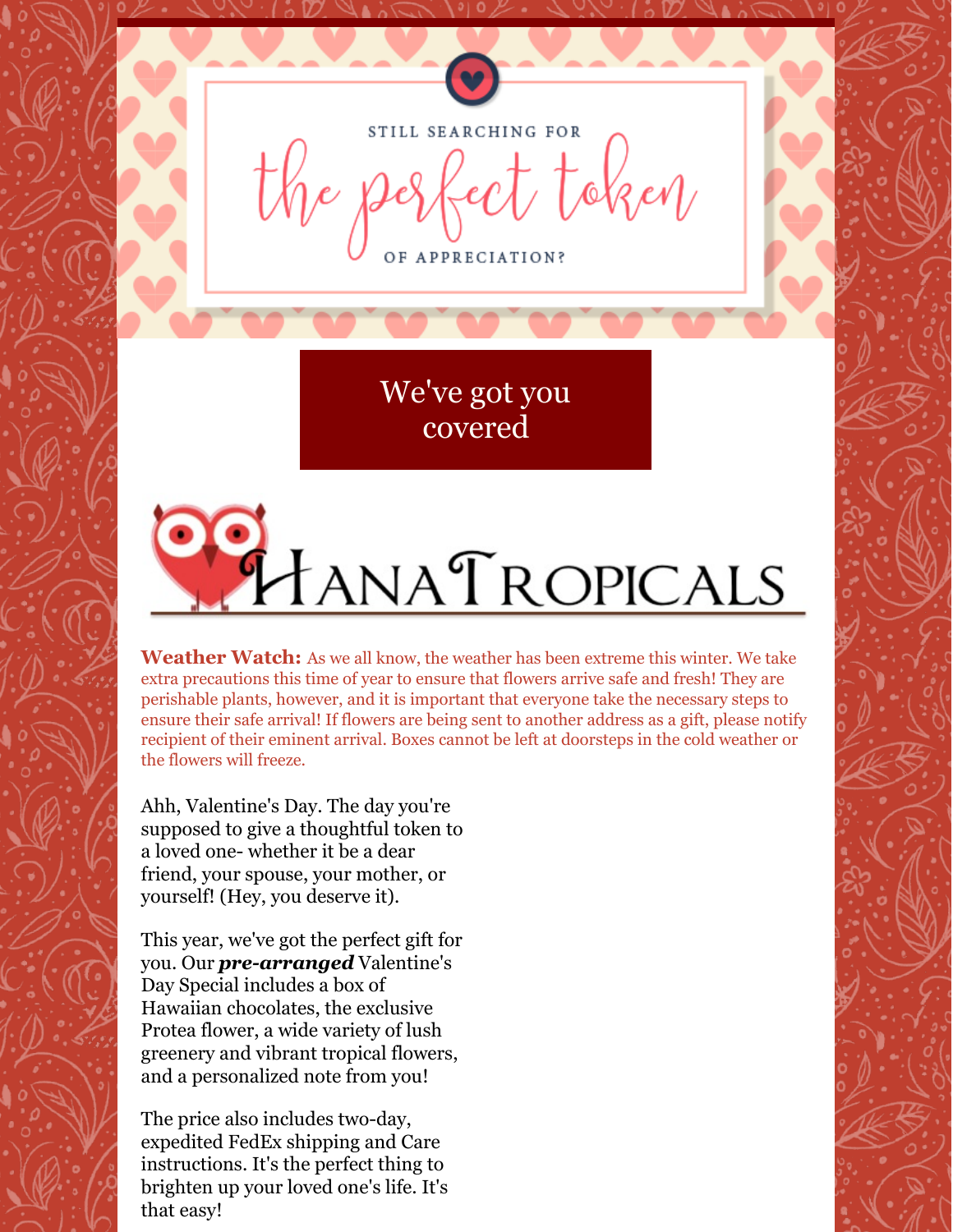

[Check](http://hanatropicals.com/valentines-day-special/) it out

*Sweet* **deals! Save 7% and show your love**

**this year**

Use code: **MAULOA** [on](http://www.hanatropicals.com/) this year's Valentine's Day Special

Offer expires Wednesday February 7th, 2018 and is valid for one use per customer. Mau Loa means 'Forever' in Hawaiian. Please call with any questions or concerns.

# **Orchids: the gift that keeps on giving**

Did you know, orchids bloom annually? This means if you get an orchid in bloom for someone special this Valentine's Day, if taken care of properly, it will bloom around this time of year every year for an average of *ten years*. You could be set for Valentine's Day for the next ten years!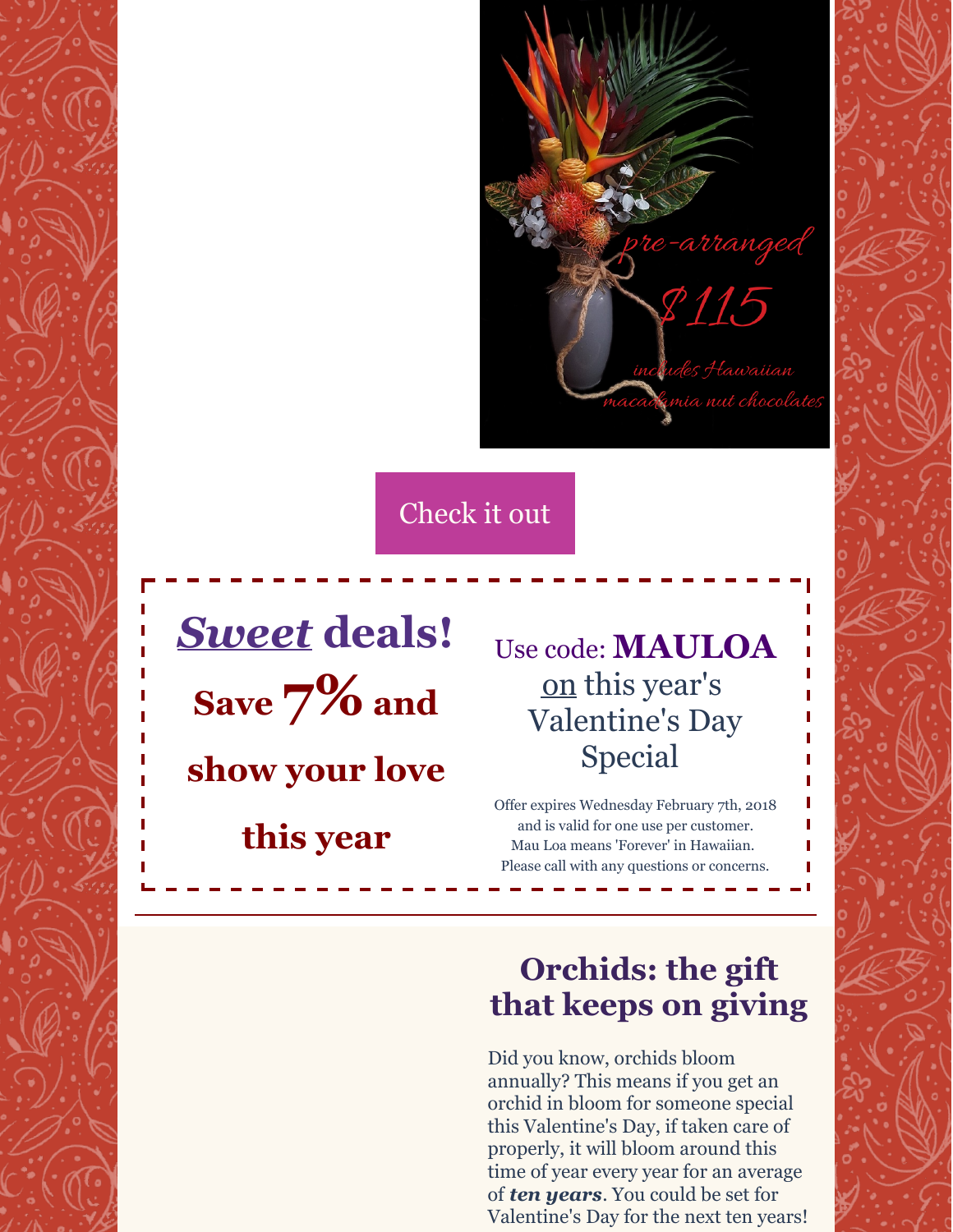

Doesn't get much better than that!!

We've got **two** Valentine's Day orchid specials this year!

**Double Chocolate Supreme:** This special is for those chocolate lovers out there. One chocolate orchid (with chocolate fragrance) plus a box of Hawaiian Macadamia Nut Chocolates!

**Lc Rojo "Happy Valentine":** This orchid, with it's lush dark green leaves, has sweet red buds opening up just in time for Valentines Day, and what an appropriate name!

#### [Valentine's](http://hanatropicals.com/orchid-in-bloom/) Day Orchid Specials

## **Love is always in the air in Hana!**

Two of our former WWOOFers met at Hana Tropicals in 2015, fell in love, and now they're getting married this upcoming June! Isn't that wonderful!! Join us in celebrating the love of Craig & Katie as they tie the knot this summer in Pennsylvania surrounded by orchids and their favorite tropical flowers, of course.



## **'I love you' in Hawaiian**

### **~ 'Aloha au iā 'oe'**

Note the Hawaiian diacritical markings: the kahakō, or long-vowel marker over the "a" in "iā," and the 'okina, or glottal stop marker, in "'oe."

"Aloha," in this context, means "love." "Au," often pronounced "vow" (but with only a very, very soft "v"), means "I" or "me." "'Oe" means "you." "Iā" is a dative article indicating the direction of the action.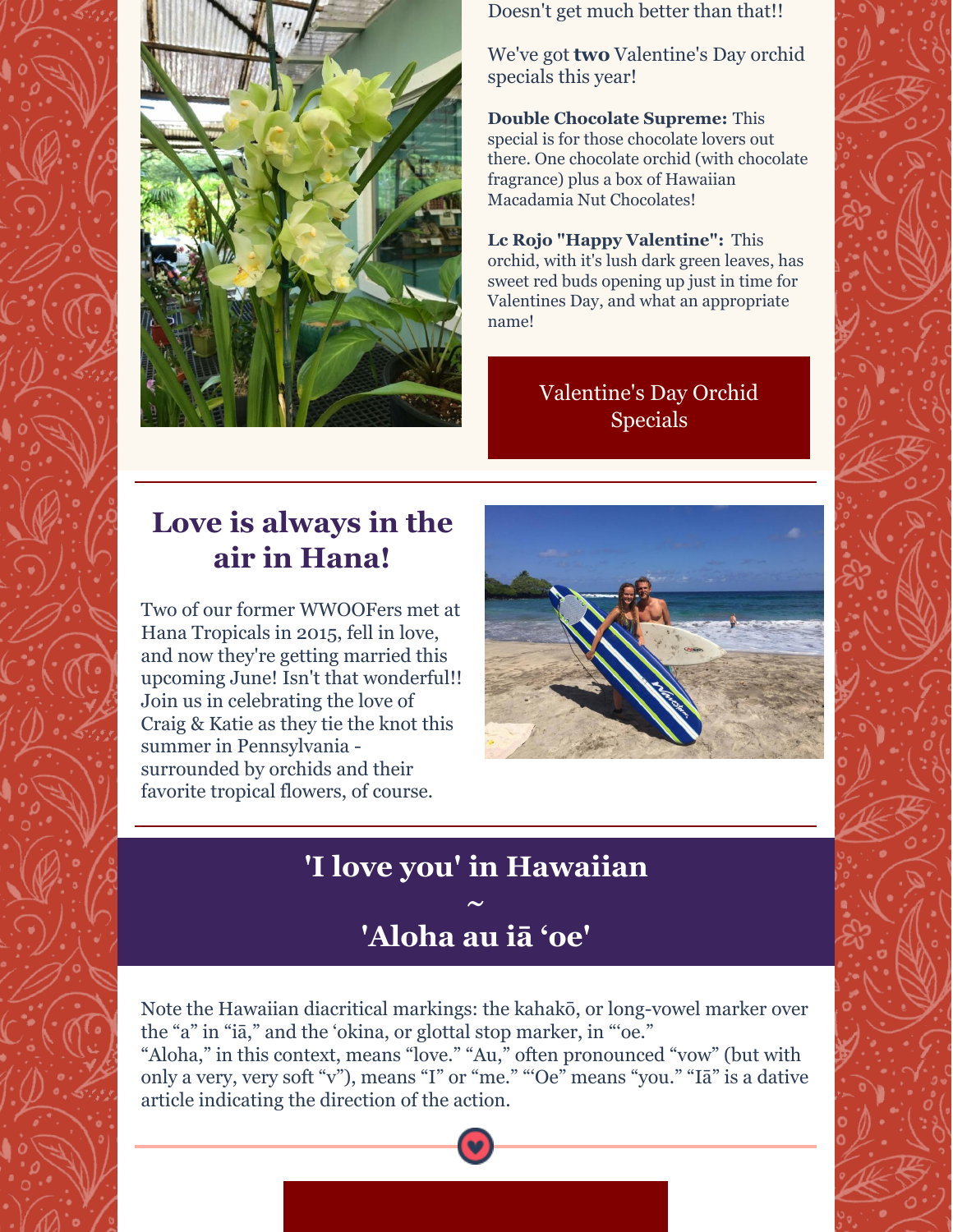### Shop all [Valentine's](http://hanatropicals.com/categories/Maui-Made-Gifts/) Day gifts



We are so excited to have started off 2018 with thriving gardens! We are currently producing a variety of fruits and veggies including pineapple, daikon radish, eggplant, chayote squash, ruby grapefruit, meyer's lemons, tumeric, as well as salad greens, chile peppers, basil, rosemary, sweet potatoes, ginger, etc.

Goals of 2018 include cover cropping and working on our soil health (composting, cover cropping with nitrogen-fixing plants) so that our veggies will be extra healthy down the road.



In other news, we have a brand spanking new Moringa Manager, **Tanner Wagner**! Tanner has been a part of our team for 6 months now, and we are so excited to welcome him to stay permanently in this new position. Lots of experimenting to come! Stay tuned for some amazing new products made with our organic farm materials just for you.

> Want to do something extra special for your loved one this year? In Hawaii, giving a lei is an honored tradition where you gift a string of green ti leafs and orchids or plumeria flowers to someone very important in your life. This beautiful token is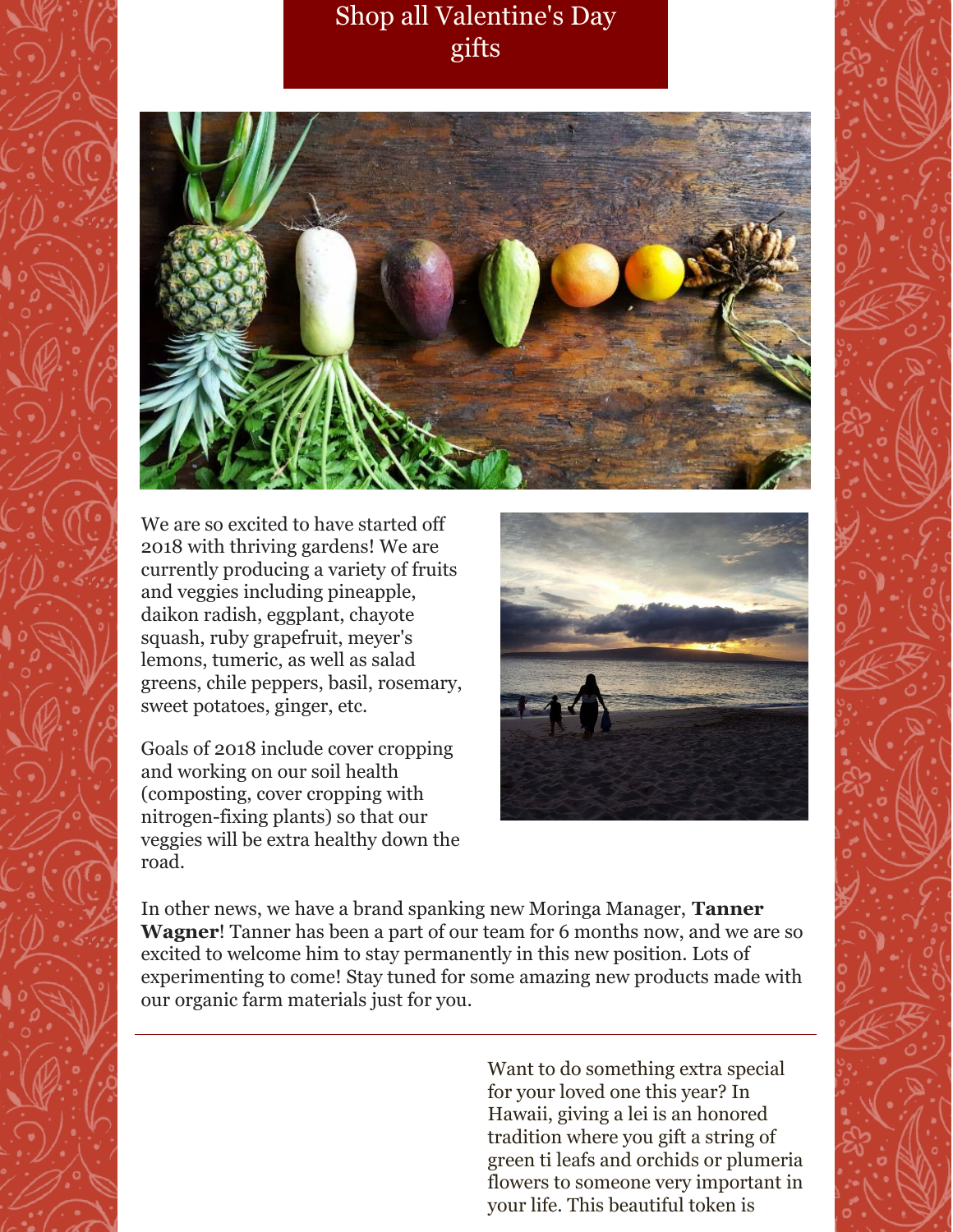

sacred and special.

Various leaves, flowers, nuts, shells and more can all be used in leis that will show just how much you care.

#### **[Share](http://hanatropicals.com/hawaiianmailestyletileaf/) the love with a Lei**



 $\bullet$ 

## **Ho'i hou ke aloha**

**~**

**"Let us fall in love all over again"**

(808) 248-7533 4228 Hana Highway Hana, HI 96713 [htropicals@gmail.com](mailto:htropicals@gmail.com) [hanatropicals.com](http://www.hanatropicals.com/)